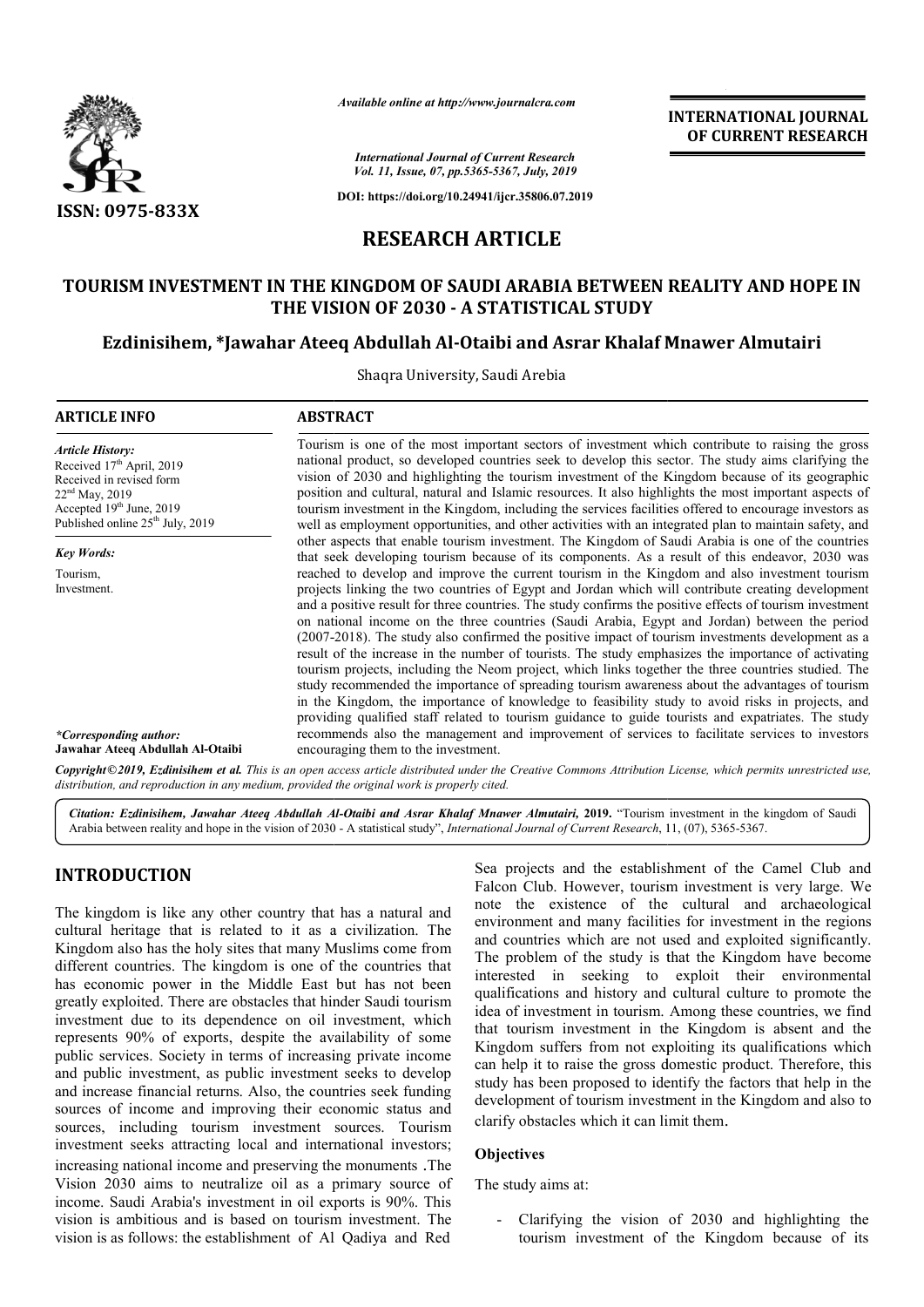geographical location and cultural resources, natural and Islamic ones;

- Highlighting the most important aspects of tourism investment in the Kingdom, including the facilities of services provided to encourage investors, as well as the provision of employment opportunities, suggestions and practice of craft activities, camping and other activities with an integrated plan to maintain safety and other aspects that enable tourism investment.

The importance of this study lies in the importance tourism investment in the Kingdom of Saudi Arabia between reality and hope, and the importance that this issue represents on the economic aspect of the development and prosperity of countries .Also, it tries clarifying and revealing the shortcomings of tourism investment in the Kingdom of Saudi Arabia.

In this study, we try to discuss this hypotheses:

Is there a relationship between the development of tourism investment and the raising of national income of the state?

**Sample of the study:** The sample of the study consists of three countries which are the Kingdom of Saudi Arabia, Egypt and Jordan. The sample was selected due to the participation of these two countries with the Kingdom in a large tourism project.

**Empirical study:** In the empirical study, descriptive and econometric analysis was adopted in order to discover the impact of the development of tourist investment reality in the Kingdom compared to Egypt and Jordan.

# **MATERIALS AND METHODS**

The objective of the study is to highlight the tourism investment of the Kingdom because of its geographical location and cultural, natural and Islamic resources, and thus to identify the most important aspects of tourism investment in the Kingdom, including the services facilities offered to encourage investors as well as the provision of employment opportunities of the activities. To achieve this objective, we used statistics of Saudi Arabia over ten years using the Stata application (STATA 13).

**Presentation, discussion and interpretation of the research results** :We try to evaluatethe impact of the development of tourism revenues on the national income of three countries: Saudi Arabia, Egypt, Jordan by using somme regressions. We use a compilation of statistics for ten years and three countries (Panel). We find by two regressions using Stata application some results:

1-The first model applied to analyze the impact of tourism revenues is as follows:

Tourism revenues (Time / country) = constant + number of arrivals from tourists + direct tax rate + national income  $(1)$ 

- $\checkmark$  A positive impact for the arrivals of the three countries on tourism revenues;
- $\checkmark$  The analysis showed that the income of the three countries is positively affected by tourism revenues;
- $\checkmark$  That the increase in the population contributes to the increase in tourism revenues.
- $\checkmark$  And the higher are the taxes, the lower are the tourism revenues.
- $\checkmark$  The national income has the potential to affect tourism revenues at 70 percent.
- $\checkmark$  Fisher's percentage was less than 5 percent, and therefore the model has a statistical significance, which makes us rely on it to analyze the effects of national incomes, population and the percentage of taxes on tourism investment.
- $\checkmark$  The model showed also the positive impact of tourism investment on tourism revenues, as the value of tourism investments has increased and tourism revenues have improved and increased.
- $\checkmark$  We find a negative causal effect between taxes and the value of tourism investment.
- $\checkmark$  A strong causal effect between population and tourism investment as the high population positively affects tourism revenues.

The Table 1 below shows the results of the first regression.

2-The second regression we applied is as follows:

National income (Time / country) = constant + value of tourism revenue + number of arrivals + the proportion of direct  $taxes + tourism investment$  (2)

By the regression (2), we find some results:

- $\checkmark$  Apositive relationship between the value of tourism revenues and the national income of the three countries of Saudi Arabia, Egypt and Jordan.
- $\checkmark$  The value of tourism revenues affects positively the three countries' national income.
- $\checkmark$  Tourism investment has a high and positive impact on the income of the countries mentioned above.
- $\checkmark$  The model we have applied has the ability to measure national income by 80 percent.
- $\checkmark$  Also Fisher's percentage was less than 5% and therefore the model is of statistical importance which makes us rely on it in analyzing the effects of tourism value on national income.
- $\checkmark$  We find a strong causal effect between the ratio of tourism revenue and national income for three countries, where the rise and improvement in the value of tourism revenues affects positively national income. This result confirms the importance of tourism revenues on income.
- $\checkmark$  A negative causal effect between the tax rate and the value of national income, as the high tax rate negatively affects the state's income.
- $\checkmark$  A high population has a positive impact on national income.
- $\checkmark$  Thus, through these results, we find a positive relationship between the value of tourism investments and tourism revenues.
- $\checkmark$  We found that the national income of the three countries is positively affected by the tourism investment.
- $\checkmark$  The national income is negatively affected by the value of direct taxes.

The Table 2 below shows the results of regression (2):